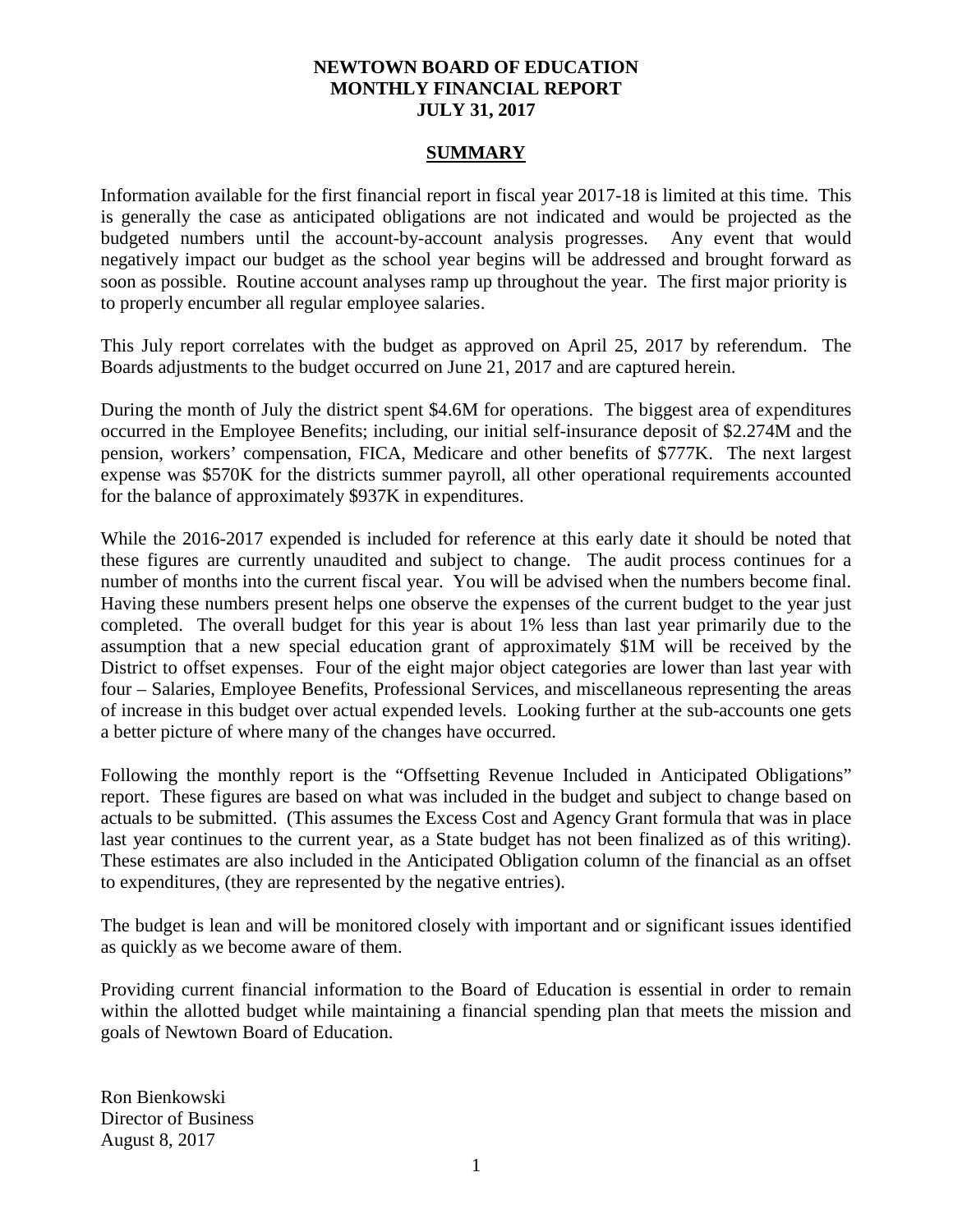# **TERMS AND DEFINITIONS**

The Newtown Board of Education's Monthly Financial Report provides summary financial information in the following areas:

- $\bullet$  Object Code a service or commodity obtained as the result of a specific expenditure defined by eight categories: Salaries, Employee Benefits, Professional Services, Purchased Property Services, Other Purchased Services, Supplies, Property, and Miscellaneous.
- Expense Category further defines the type of expense by Object Code
- Expended 2016-17 unaudited expenditures from the prior fiscal year (for comparison purposes)
- Approved Budget indicates a town approved financial plan used by the school district to achieve its goals and objectives.
- **THE TRANSFER** identified specific cross object codes requiring adjustments to provide adequate funding for the fiscal period. This includes all transfers made to date. (None at this time)
- Current Transfers identifies the recommended cross object codes for current month action. (None proposed at this time)
- **Current Budget** adjusts the Approved Budget calculating adjustments  $(+)$  or  $-)$  to the identified object codes.
- Year-To-Date Expended indicates the actual amount of cumulative expenditures processed by the school district through the month-end date indicated on the monthly budget summary report.
- Encumbered indicates approved financial obligations of the school district as a result of employee salary contracts, purchasing agreements, purchase orders, or other identified obligations not processed for payment by the date indicated on the monthly budget summary report.
- Balance calculates object code account balances subtracting expenditures and encumbrances from the current budget amount indicating accounts with unobligated balances or shortages.
- Anticipated Obligation is a column which provides a method to forecast expense category fund balances that have not been approved via an encumbrance, but are anticipated to be expended or remain with an account balance to maintain the overall budget funding level. Receivable revenue (i.e., grants) are included in this column which has the effect of netting the expected expenditure.
- Projected Balance calculates the object code balances subtracting the Anticipated Obligations. These balances will move up and down as information is known and or decisions are anticipated or made about current and projected needs of the district.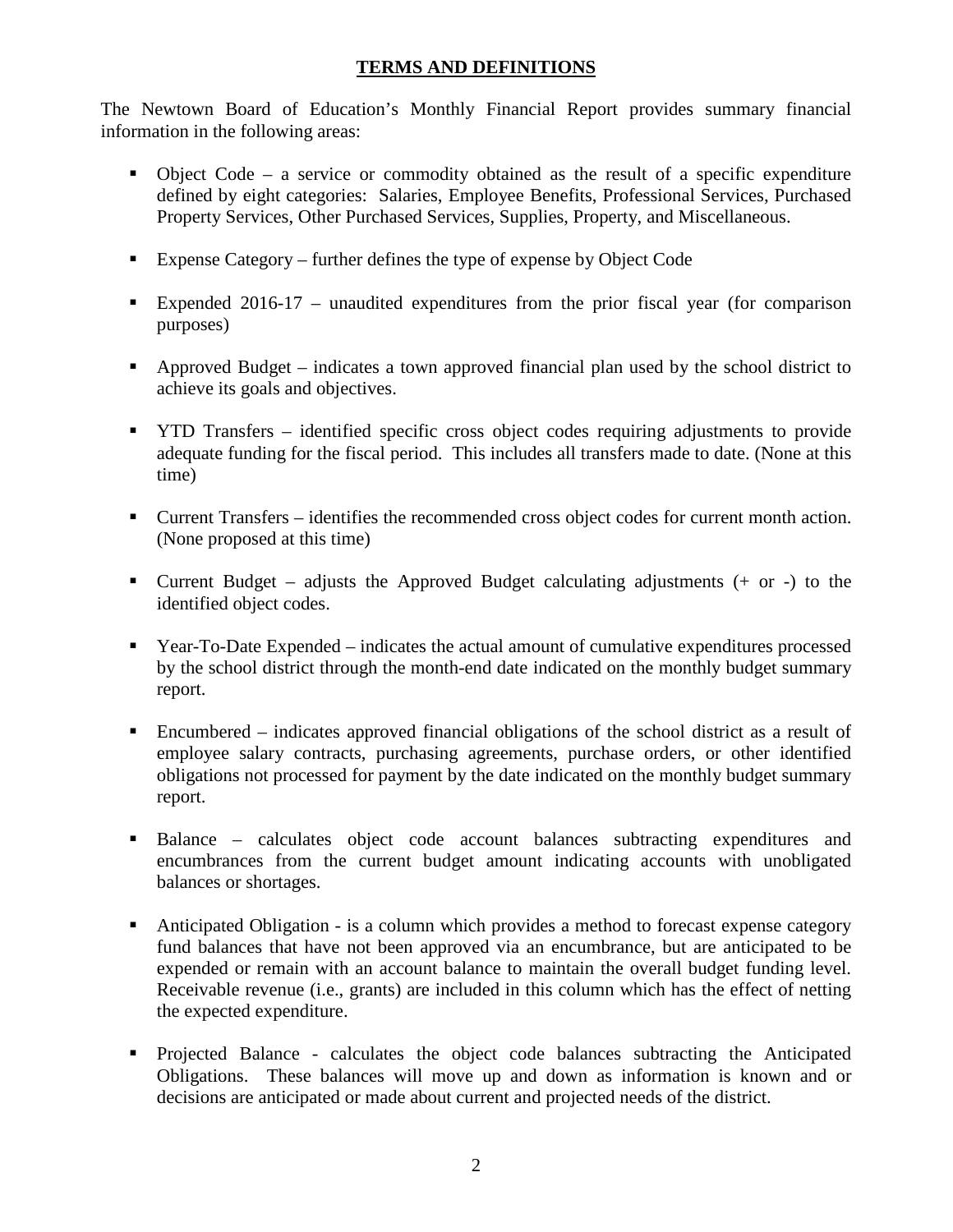The monthly budget summary report also provides financial information on the State of Connecticut grant reimbursement programs (Excess Cost and Agency Placement Grants and Magnet Grant Transportation). These reimbursement grants/programs are used to supplement local school district budget programs as follows:

Excess Cost Grant – (Current Formula) this State of Connecticut reimbursement grant is used to support local school districts for education costs of identified special education students whose annual education costs exceed local prior year per pupil expenditure by  $4\frac{1}{2}$ . Students placed by the Department of Child and Family Services (DCF) are reimbursed after the school district has met the prior year's per pupil expenditure. School districts report these costs annually in December and March of each fiscal year. State of Connecticut grant calculations are determined by reimbursing eligible costs (60%-100%) based on the SDE grant allocation and all other town submittals.

Magnet Transportation Grant – provides reimbursement of \$1,300 for local students attending approved Magnet school programs. The budgeted grant is \$62,400 for this year.

The last portion of the monthly budget summary reports school generated revenue that are anticipated revenue to the Town of Newtown. Fees and charges include:

- Local Tuition amounts the board receives from non-residents who pay tuition to attend Newtown schools. Primarily from staff members.
- $\blacksquare$  High school fees for three identified programs 1) high school sports participation fees, 2) parking permit fees and 3) child development fees.
- The final revenue is miscellaneous fees, which constitute refunds, rebates, prior year claims, etc.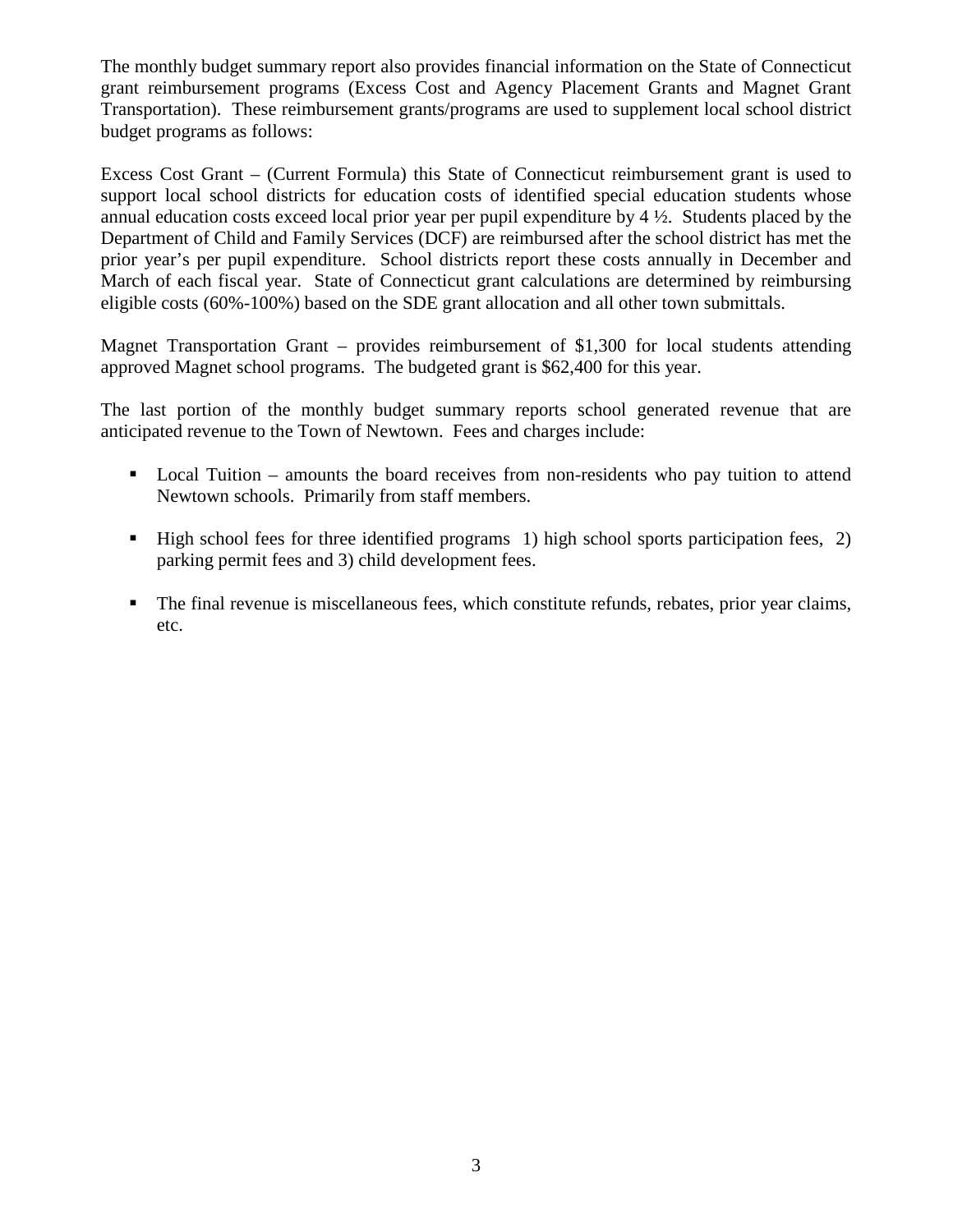## 2017-18 BUDGET SUMMARY REPORT

FOR THE MONTH ENDING - JULY 31, 2017

| OBJECT<br>CODE | <b>EXPENSE CATEGORY</b>          |     | <b>EXPENDED</b><br>2016 - 2017 | <b>APPROVED</b><br><b>BUDGET</b> |    | <b>CURRENT</b><br><b>TRANSFERS</b> |            | <b>CURRENT</b><br><b>BUDGET</b> | <b>YTD</b><br><b>EXPENDITURE</b> |      | <b>ENCUMBER</b>                          |          | <b>BALANCE</b>             |      | <b>ANTICIPATED PROJECTED</b><br><b>OBLIGATIONS</b> |        | <b>BALANCE</b>           |
|----------------|----------------------------------|-----|--------------------------------|----------------------------------|----|------------------------------------|------------|---------------------------------|----------------------------------|------|------------------------------------------|----------|----------------------------|------|----------------------------------------------------|--------|--------------------------|
|                | <b>GENERAL FUND BUDGET</b>       |     |                                |                                  |    |                                    |            |                                 |                                  |      |                                          |          |                            |      |                                                    |        |                          |
| 100            | <b>SALARIES</b>                  | \$. | $45,552,910$ \$                | 46,819,455 \$                    |    |                                    |            | $-$ \$ 46.819.455 \$            | 570,002                          | - \$ |                                          |          | 8,844,879 \$ 37,404,575 \$ |      |                                                    |        | $(29,301)$ \$ 37,433,876 |
| 200            | <b>EMPLOYEE BENEFITS</b>         |     | $11,471,657$ \$                | $11,630,322$ \$                  |    |                                    |            | $-$ \$ 11,630,322 \$            | 3,051,583                        | - \$ | $6,885,119$ \$                           |          | $1,693,620$ \$             |      |                                                    | $-$ \$ | 1,693,620                |
| 300            | <b>PROFESSIONAL SERVICES</b>     | \$  | 768,820 \$                     | 863,121 \$                       |    | $-$ \$                             |            | 863,121 \$                      | $13,712$ \$                      |      | $102,265$ \$                             |          | 747,143 \$                 |      | $(10,490)$ \$                                      |        | 757,633                  |
| 400            | <b>PURCHASED PROPERTY SERV.</b>  | \$  |                                | 1,877,822 \$                     |    | $-$ \$                             |            | 1,877,822 \$                    | $118,541$ \$                     |      | 769,134 \$                               |          | 990,147 \$                 |      |                                                    | $-$ \$ | 990,147                  |
| 500            | <b>OTHER PURCHASED SERVICES</b>  | \$  |                                | 7,606,000 \$                     |    | $\sim$                             | $^{\circ}$ | 7,606,000 \$                    | 716,643                          | - \$ | 1,909,729                                | -S       | $4,979,628$ \$             |      | $(2,365,717)$ \$ 7,345,345                         |        |                          |
| 600            | <b>SUPPLIES</b>                  |     | $3,832,663$ \$                 | 3,573,732 \$                     |    | $- S$                              |            | 3,573,732 \$                    | 55,630 \$                        |      | 268,805                                  | <b>S</b> | 3,249,297 \$               |      | $-$ \$                                             |        | 3,249,297                |
| 700            | <b>PROPERTY</b>                  | \$  | 874,846 \$                     | 556,850 \$                       |    | $-$ \$                             |            | 556,850 \$                      | 889 \$                           |      | 245,173 \$                               |          | 310,788 \$                 |      | $-$ \$                                             |        | 310,788                  |
| 800            | <b>MISCELLANEOUS</b>             | S.  |                                | 68,655 \$                        |    | $-$ \$                             |            | 68,655 \$                       | 31,687 \$                        |      | $2,210$ \$                               |          | 34,759 \$                  |      | $- S$                                              |        | 34,759                   |
|                | <b>TOTAL GENERAL FUND BUDGET</b> |     |                                | 72,995,957 \$                    |    |                                    |            | $-$ \$ 72,995,957 \$            |                                  |      | 4,558,687 \$ 19,027,313 \$ 49,409,957 \$ |          |                            |      | $(2,405,508)$ \$ 51,815,465                        |        |                          |
|                | <b>TRANSFER NON-LAPSING</b>      | \$  | 97,941                         |                                  |    |                                    |            |                                 |                                  |      |                                          |          |                            |      |                                                    |        |                          |
|                | <b>GRAND TOTAL</b>               |     | $$73,665,065$ \ \ \$           | 72,995,957                       | -S |                                    |            | $$72,995,957$ \;                | 4,558,687                        |      | \$19,027,313                             |          | \$49,409,957               | - \$ | $(2,405,508)$ \$ 51,815,465                        |        |                          |

*(Unaudited)*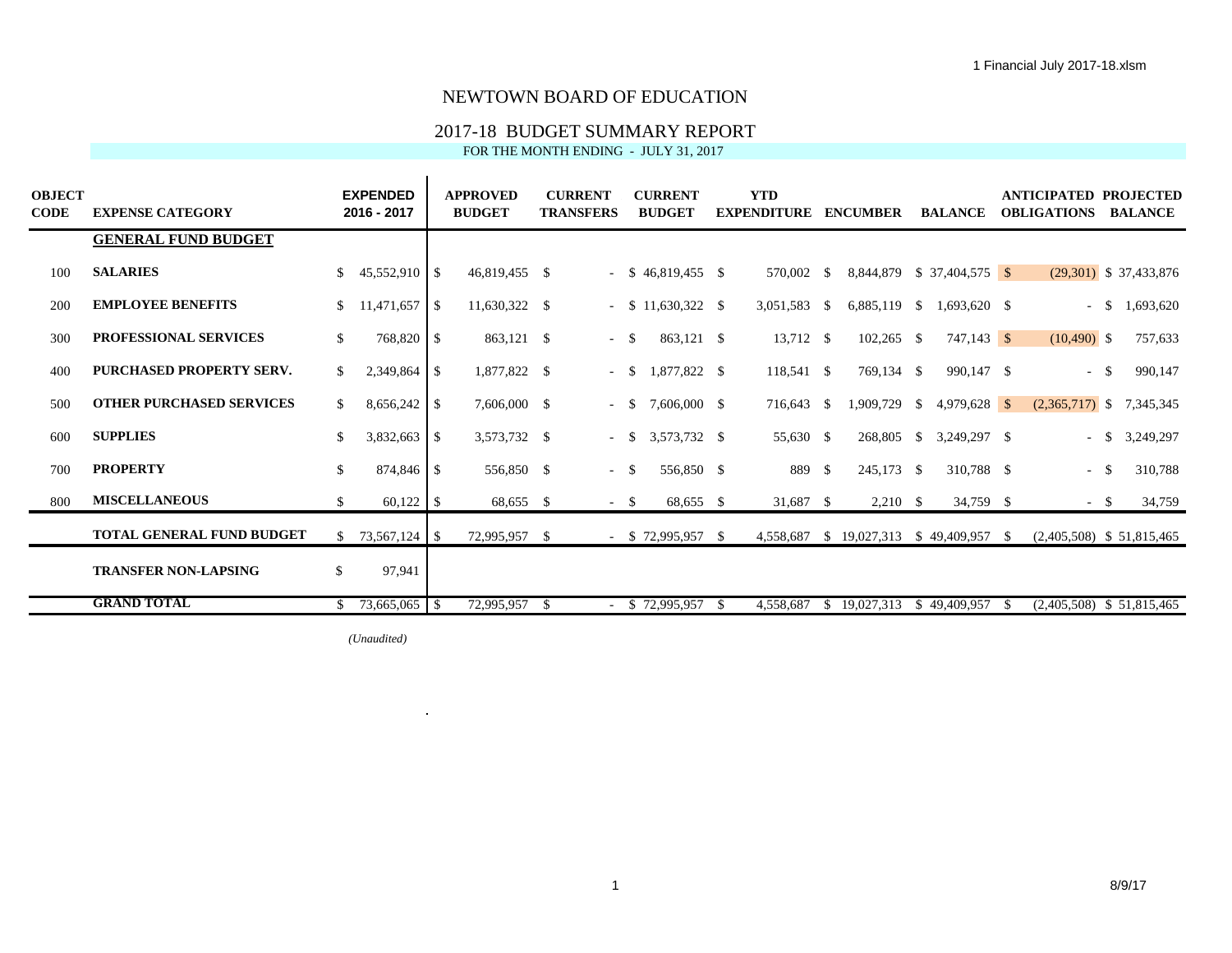### 2017-18 BUDGET SUMMARY REPORT

| <b>OBJECT</b><br><b>CODE</b> | <b>EXPENSE CATEGORY</b>                  |              | <b>EXPENDED</b><br>2016 - 2017 |              | <b>APPROVED</b><br><b>BUDGET</b> |              | <b>CURRENT</b><br><b>TRANSFERS</b> |               | <b>CURRENT</b><br><b>BUDGET</b> |              | <b>YTD</b><br><b>EXPENDITURE ENCUMBER</b> |              |              |          | <b>BALANCE</b>             |     | <b>ANTICIPATED PROJECTED</b><br><b>OBLIGATIONS</b> |            | <b>BALANCE</b>           |
|------------------------------|------------------------------------------|--------------|--------------------------------|--------------|----------------------------------|--------------|------------------------------------|---------------|---------------------------------|--------------|-------------------------------------------|--------------|--------------|----------|----------------------------|-----|----------------------------------------------------|------------|--------------------------|
| 100                          | <b>SALARIES</b>                          |              |                                |              |                                  |              |                                    |               |                                 |              |                                           |              |              |          |                            |     |                                                    |            |                          |
|                              | <b>Administrative Salaries</b>           | S.           |                                |              | 3,506,802                        |              |                                    |               | 3,506,802 \$                    |              | 217,208                                   | - \$         | 2,534,657    | - \$     | 754,937 \$                 |     |                                                    | - \$       | 754,937                  |
|                              | Teachers & Specialists Salaries          | \$           | 29,759,570                     | $\mathbb{S}$ | 30,400,715                       |              |                                    |               | $$30,400,715$ \$                |              | $19,763$ \$                               |              | 263,721      |          | $$30,117,231$ \$           |     |                                                    |            | \$ 30,117,231            |
|                              | <b>Early Retirement</b>                  | \$.          | 84,500 \$                      |              | 32,000                           |              |                                    |               | 32,000 \$                       |              |                                           | - \$         | ÷            | <b>S</b> | 32,000 \$                  |     | $-$ \$                                             |            | 32,000                   |
|                              | Continuing Ed./Summer School             | \$           | 81,761                         | \$           | 94,578                           |              |                                    | \$            | 94,578 \$                       |              | $23,224$ \$                               |              | 43,578 \$    |          | 27,776 \$                  |     | $-$ \$                                             |            | 27,776                   |
|                              | Homebound & Tutors Salaries              | \$.          | 192,562                        | \$           | 256,604                          |              |                                    | -S            | 256,604 \$                      |              | $2,803$ \$                                |              | $\sim$       | - \$     | 253,801 \$                 |     | $-5$                                               |            | 253,801                  |
|                              | <b>Certified Substitutes</b>             | \$.          | 625,894                        | \$           | 669,520                          |              |                                    | <sup>\$</sup> | 669,520 \$                      |              |                                           | -S           |              | $-$ \$   | 669,520 \$                 |     | $-$ \$                                             |            | 669,520                  |
|                              | Coaching/Activities                      |              | 552,865                        | -\$          | 579,338                          |              |                                    |               | 579,338 \$                      |              |                                           | - \$         | $\sim$       | -S       | 579,338 \$                 |     |                                                    |            | 579,338                  |
|                              | Staff & Program Development              |              | 125,840                        | \$           | 178,469                          |              |                                    | \$            | 178,469                         | $\mathbf{s}$ | 15,313 \$                                 |              |              | $-$ \$   | 163,156                    | -\$ | $-$ \$                                             |            | 163,156                  |
|                              | <b>CERTIFIED SALARIES</b>                | <sup>S</sup> | 34,856,526                     | \$           | 35,718,026 \$                    |              |                                    |               | $-$ \$ 35,718,026 \$            |              | 278,311 \$                                |              |              |          | 2,841,956 \$ 32,597,759 \$ |     |                                                    |            | $-$ \$ 32,597,759        |
|                              | Supervisors/Technology Salaries          | \$           | 777,355                        | $\mathbb{S}$ | 791,595                          |              |                                    | <sup>\$</sup> | 791,595 \$                      |              | 44,945 \$                                 |              | 662,356 \$   |          | 84,293 \$                  |     | $-$ \$                                             |            | 84,293                   |
|                              | Clerical & Secretarial salaries          |              |                                |              | 2,193,704                        |              |                                    |               | 2,193,704 \$                    |              | 56,575                                    | $\mathbf{s}$ | 2,094,462 \$ |          | 42,668 \$                  |     |                                                    | $^{\circ}$ | 42,668                   |
|                              | <b>Educational Assistants</b>            |              | 2,223,841                      | \$           | 2,327,687                        |              |                                    |               | 2,327,687 \$                    |              | 15,447 \$                                 |              | 18,128       | \$       | $2,294,112$ \$             |     | $(12,715)$ \$                                      |            | 2,306,827                |
|                              | Nurses & Medical advisors                | \$.          | 725,625                        | -\$          | 737,830                          |              |                                    | <sup>\$</sup> | 737,830 \$                      |              | $\sim$                                    | -\$          | 52,695 \$    |          | 685,135 \$                 |     | $-5$                                               |            | 685,135                  |
|                              | Custodial & Maint Salaries               |              | 2,914,019                      | $\mathbb{S}$ | 3,029,989                        |              |                                    |               | 3,029,989 \$                    |              | 130,451 \$                                |              | 2,900,892 \$ |          | $(1,355)$ \$               |     | $-5$                                               |            | (1,355)                  |
|                              | Non Certified Adj & Bus Drivers salaries | \$           |                                | \$           | 71,792                           |              |                                    | S             | 71,792 \$                       |              |                                           | -\$          | $\sim$       | - \$     | 71,792 \$                  |     | $-$ \$                                             |            | 71,792                   |
|                              | Career/Job salaries                      | \$           | 159,845 \$                     |              | 204,168                          |              |                                    | <sup>\$</sup> | 204,168 \$                      |              | 9,839 \$                                  |              | 110,352 \$   |          | 83,977 \$                  |     | $-$ \$                                             |            | 83,977                   |
|                              | Special Education Svcs Salaries          |              |                                |              | 1,119,853                        |              |                                    |               | 1,119,853 \$                    |              | 17,086 \$                                 |              | $\sim$       | \$       | $1,102,768$ \$             |     | $(16,586)$ \$                                      |            | 1,119,354                |
|                              | Attendance & Security Salaries           | \$.          | 320,558                        | \$           | 317,169                          |              |                                    | -S            | 317,169 \$                      |              | 8,998 \$                                  |              | 164,036 \$   |          | 144,134 \$                 |     |                                                    |            | 144,134                  |
|                              | Extra Work - Non-Cert                    | \$.          | 122,759 \$                     |              | 80,352                           |              |                                    | <sup>\$</sup> | 80,352 \$                       |              | 5,972 \$                                  |              |              | - \$     | 74,380 \$                  |     | $-$ \$                                             |            | 74,380                   |
|                              | Custodial & Maint. Overtime              |              | 225,822                        | \$           | 191,290                          |              |                                    |               | 191,290 \$                      |              | 1,163                                     | - \$         | $\sim$       | -S       | 190,127                    | -\$ |                                                    |            | 190,127                  |
|                              | Civic activities/Park & Rec              |              |                                |              | 36,000                           |              |                                    | \$            | $36,000$ \$                     |              | $1,215$ \$                                |              |              | $-$ \$   | 34,785 \$                  |     | $-$ \$                                             |            | 34,785                   |
|                              | NON-CERTIFIED SALARIES                   |              | 10,696,384                     | $\mathbb{S}$ | 11,101,429                       | $\mathbb{S}$ |                                    |               | $-$ \$ 11,101,429 \$            |              | 291,691                                   | - \$         | 6,002,922    | <b>S</b> | 4,806,816 \$               |     | $(29,301)$ \$                                      |            | 4,836,117                |
|                              | <b>SUBTOTAL SALARIES</b>                 | \$           | $45,552,910$ \$                |              | 46,819,455                       | -\$          |                                    |               | $$46.819.455$ \$                |              | 570,002                                   | - \$         | 8,844,879    |          | $$37,404,575$ \$           |     |                                                    |            | $(29,301)$ \$ 37,433,876 |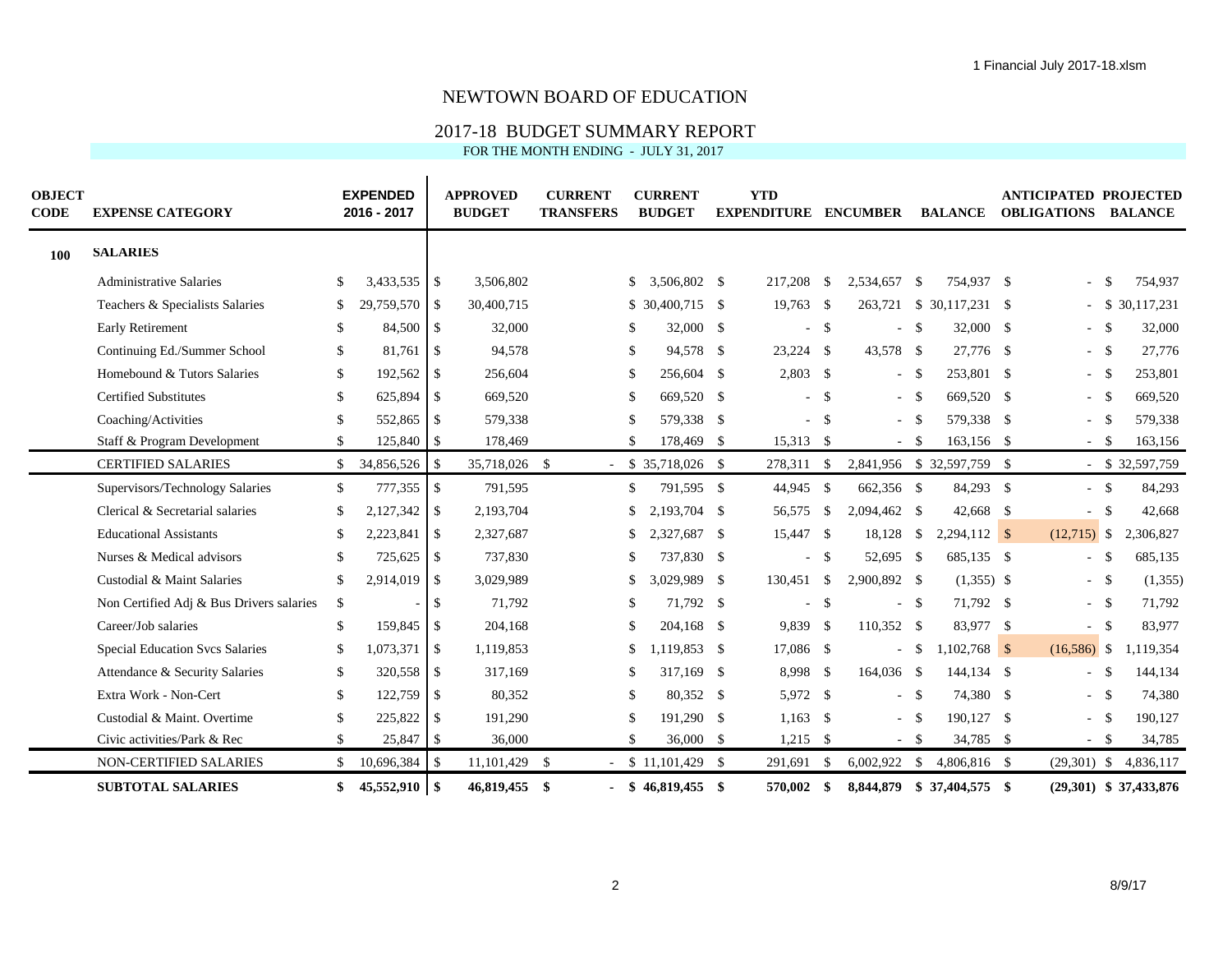#### 2017-18 BUDGET SUMMARY REPORT

| <b>OBJECT</b><br>CODE | <b>EXPENSE CATEGORY</b>                                                                                                                                                                                                                |                            | <b>EXPENDED</b><br>2016 - 2017                                          |                     | <b>APPROVED</b><br><b>BUDGET</b>                              |     | <b>CURRENT</b><br><b>TRANSFERS</b> |                                                        | <b>CURRENT</b><br><b>BUDGET</b>                                                 | <b>YTD</b><br><b>EXPENDITURE</b>                         |                                 | <b>ENCUMBER</b>                                     |                | <b>BALANCE</b>                                                                 | <b>ANTICIPATED PROJECTED</b><br><b>OBLIGATIONS</b>   |                             | <b>BALANCE</b>                                               |
|-----------------------|----------------------------------------------------------------------------------------------------------------------------------------------------------------------------------------------------------------------------------------|----------------------------|-------------------------------------------------------------------------|---------------------|---------------------------------------------------------------|-----|------------------------------------|--------------------------------------------------------|---------------------------------------------------------------------------------|----------------------------------------------------------|---------------------------------|-----------------------------------------------------|----------------|--------------------------------------------------------------------------------|------------------------------------------------------|-----------------------------|--------------------------------------------------------------|
| 200                   | <b>EMPLOYEE BENEFITS</b>                                                                                                                                                                                                               |                            |                                                                         |                     |                                                               |     |                                    |                                                        |                                                                                 |                                                          |                                 |                                                     |                |                                                                                |                                                      |                             |                                                              |
|                       | Medical & Dental Expenses                                                                                                                                                                                                              |                            | 8,829,669                                                               | <b>S</b>            | 8,835,482                                                     |     |                                    | \$                                                     | 8,835,482 \$                                                                    | 2,274,188                                                | <sup>\$</sup>                   | 6,514,806 \$                                        |                | 46,488 \$                                                                      | $\overline{\phantom{0}}$                             | <b>S</b>                    | 46,488                                                       |
|                       | Life Insurance                                                                                                                                                                                                                         | \$.                        | 83,841                                                                  | <b>S</b>            | 86,329                                                        |     |                                    | S.                                                     | 86,329 \$                                                                       | $6,900$ \$                                               |                                 |                                                     | - \$           | 79,429 \$                                                                      | $-5$                                                 |                             | 79,429                                                       |
|                       | FICA & Medicare                                                                                                                                                                                                                        |                            | 1,391,811                                                               | <b>S</b>            | 1,441,193                                                     |     |                                    | \$                                                     | $,441,193$ \$                                                                   | $31,651$ \$                                              |                                 |                                                     | - \$           | 1,409,542 \$                                                                   | $\blacksquare$                                       | -\$                         | 1,409,542                                                    |
|                       | Pensions                                                                                                                                                                                                                               | \$.                        | 611,619                                                                 | l \$                | 662,888                                                       |     |                                    | S.                                                     | 662,888 \$                                                                      | 595,843 \$                                               |                                 | 9,711 \$                                            |                | 57,334 \$                                                                      | $\blacksquare$                                       | - \$                        | 57,334                                                       |
|                       | Unemployment & Employee Assist.                                                                                                                                                                                                        | \$                         |                                                                         |                     | 87,000                                                        |     |                                    | <sup>\$</sup>                                          | 87,000 \$                                                                       | 600 \$                                                   |                                 |                                                     | $-$ \$         | 86,400 \$                                                                      | $-$ \$                                               |                             | 86,400                                                       |
|                       | <b>Workers Compensation</b>                                                                                                                                                                                                            |                            | 502,885 \$                                                              |                     | 517,430                                                       |     |                                    | \$                                                     | 517,430 \$                                                                      | 142,401 \$                                               |                                 | 360,602 \$                                          |                | 14,427 \$                                                                      | $-$ \$                                               |                             | 14,427                                                       |
|                       | <b>SUBTOTAL EMPLOYEE BENEFITS</b>                                                                                                                                                                                                      |                            | 11,471,657                                                              | l \$                | 11,630,322                                                    | \$  | $\blacksquare$                     |                                                        | $$11,630,322$ \\$                                                               | 3,051,583                                                | \$                              | 6,885,119                                           | \$             | $1,693,620$ \$                                                                 | $\blacksquare$                                       | - \$                        | 1,693,620                                                    |
| 300                   | PROFESSIONAL SERVICES<br><b>Professional Services</b><br>Professional Educational Ser.<br><b>SUBTOTAL PROFESSIONAL SVCS</b>                                                                                                            | S.<br>\$.<br>\$            | 575,862<br>192,957 \$<br>768,820                                        | \$<br>\$            | 614,472<br>248,649<br>863,121 \$                              |     | $\blacksquare$                     | <sup>\$</sup><br>S.<br>-\$                             | 614,472 \$<br>248,649 \$<br>863,121 \$                                          | 5,622 \$<br>$8,090$ \$<br>13,712 \$                      |                                 | 86,426 \$<br>15,839 \$<br>$102,265$ \$              |                | 522,423 \$<br>224,720 \$<br>747,143 \$                                         | $(10,490)$ \$<br>$-$ \$<br>$(10, 490)$ \$            |                             | 532,913<br>224,720<br>757,633                                |
| 400                   | <b>PURCHASED PROPERTY SVCS</b><br>Buildings & Grounds Services<br>Utility Services - Water & Sewer<br>Building, Site & Emergency Repairs<br><b>Equipment Repairs</b><br>Rentals - Building & Equipment<br>Building & Site Improvements | \$<br>\$<br>\$<br>\$<br>\$ | 706,299 \$<br>124,917<br>517,986 \$<br>297,102<br>263,619<br>439,942 \$ | l \$<br>-\$<br>l \$ | 713,100<br>127,464<br>460,850<br>279,712<br>272,923<br>23,773 |     |                                    | <sup>\$</sup><br><sup>\$</sup><br>\$<br>\$<br>S.<br>\$ | 713,100 \$<br>127,464 \$<br>460,850 \$<br>279,712 \$<br>272,923 \$<br>23,773 \$ | 64,000 \$<br>$\sim$<br>$1,095$ \$<br>53,446 \$<br>$\sim$ | <sup>\$</sup><br>$-$ \$<br>- \$ | 462,696 \$<br>111,450 \$<br>43,963 \$<br>151,025 \$ | $-5$<br>$-$ \$ | 186,404 \$<br>127,464 \$<br>349,400 \$<br>234,654 \$<br>68,452 \$<br>23,773 \$ | ÷.<br>$\sim$<br>$\sim$<br>$\sim$<br>$-$ \$<br>$-$ \$ | -\$<br>- \$<br>- \$<br>- \$ | 186,404<br>127,464<br>349,400<br>234,654<br>68,452<br>23,773 |
|                       | <b>SUBTOTAL PUR. PROPERTY SER.</b>                                                                                                                                                                                                     |                            |                                                                         |                     | 1,877,822                                                     | -\$ | $\blacksquare$                     | \$                                                     | 1,877,822 \$                                                                    | 118,541                                                  | - \$                            | 769,134 \$                                          |                | 990.147 \$                                                                     | $\blacksquare$                                       | -\$                         | 990,147                                                      |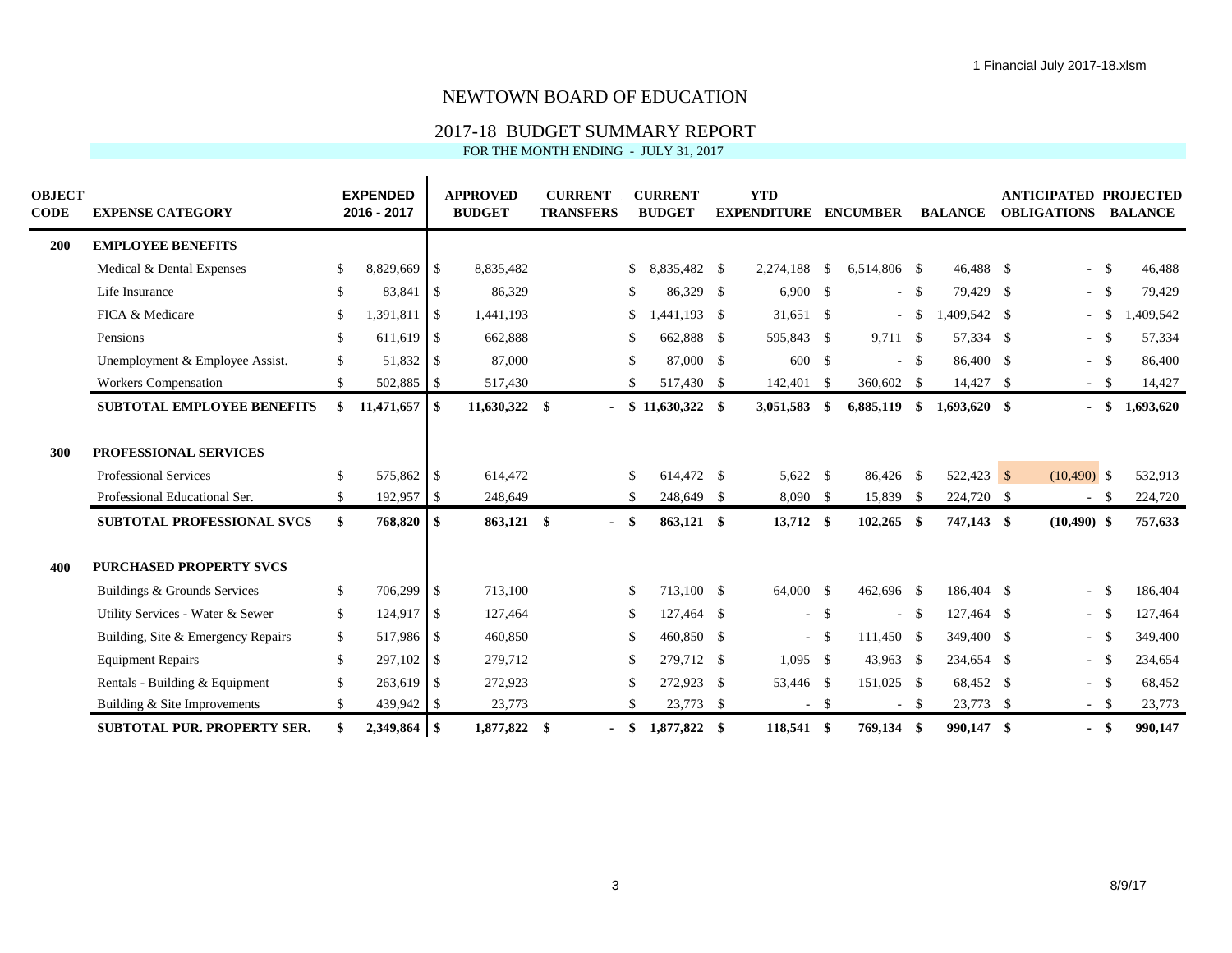### 2017-18 BUDGET SUMMARY REPORT

| <b>OBJECT</b><br>CODE | <b>EXPENSE CATEGORY</b>                |     | <b>EXPENDED</b><br>2016 - 2017 |               | <b>APPROVED</b><br><b>BUDGET</b> |      | <b>CURRENT</b><br><b>TRANSFERS</b> |               | <b>CURRENT</b><br><b>BUDGET</b> | <b>YTD</b><br><b>EXPENDITURE</b> |          | <b>ENCUMBER</b>             |               | <b>BALANCE</b> |     | <b>ANTICIPATED PROJECTED</b><br><b>OBLIGATIONS</b> |            | <b>BALANCE</b> |
|-----------------------|----------------------------------------|-----|--------------------------------|---------------|----------------------------------|------|------------------------------------|---------------|---------------------------------|----------------------------------|----------|-----------------------------|---------------|----------------|-----|----------------------------------------------------|------------|----------------|
| 500                   | <b>OTHER PURCHASED SERVICES</b>        |     |                                |               |                                  |      |                                    |               |                                 |                                  |          |                             |               |                |     |                                                    |            |                |
|                       | <b>Contracted Services</b>             | \$  | 468,842 \$                     |               | 575,152                          |      |                                    | <sup>\$</sup> | 575,152 \$                      | 137,367 \$                       |          | 148,569                     | \$            | 289,216 \$     |     |                                                    |            | 289,216        |
|                       | <b>Transportation Services</b>         | \$  | 4,196,264                      | \$            | 4,212,681                        |      |                                    | S.            | $4,212,681$ \$                  | 27,066 \$                        |          | $\sim$                      | <sup>\$</sup> | $4,185,615$ \$ |     | $(311,657)$ \$                                     |            | 4,497,272      |
|                       | Insurance - Property & Liability       | \$  | 381,160 \$                     |               | 399,012                          |      |                                    | -S            | 399,012 \$                      | 100,378 \$                       |          | 262,848 \$                  |               | 35,786 \$      |     | $-5$                                               |            | 35,786         |
|                       | Communications                         | \$  | 143,282                        | -S            | 155,694                          |      |                                    | -S            | 155,694 \$                      | 11,808 \$                        |          | 109,959 \$                  |               | 33,927 \$      |     | $-$ \$                                             |            | 33,927         |
|                       | <b>Printing Services</b>               |     | 32,951                         | -\$           | 35,293                           |      |                                    | \$            | 35,293 \$                       | $\sim$                           | - \$     | $\mathcal{L}_{\mathcal{A}}$ | <b>S</b>      | $35,293$ \$    |     | $-$ \$                                             |            | 35,293         |
|                       | Tuition - Out of District              |     | 3,202,382                      | \$            | 2,014,771                        |      |                                    |               | 2,014,771 \$                    | 438,408                          | - \$     | 1,341,519 \$                |               | $234,844$ \$   |     | $(2,054,060)$ \$                                   |            | 2,288,904      |
|                       | Student Travel & Staff Mileage         |     | 231,361                        | \$            | 213,397                          |      |                                    |               | 213,397 \$                      | $1,615$ \$                       |          | 46,835                      | - \$          | 164,947        | -\$ |                                                    | - \$       | 164,947        |
|                       | <b>SUBTOTAL OTHER PURCHASED SEI \$</b> |     | 8,656,242                      | \$            | 7,606,000                        | -\$  |                                    |               | 7,606,000 \$                    | 716,643                          | -\$      | 1,909,729                   | \$            | 4,979,628      | -\$ | $(2,365,717)$ \$                                   |            | 7,345,345      |
| 600                   | <b>SUPPLIES</b>                        |     |                                |               |                                  |      |                                    |               |                                 |                                  |          |                             |               |                |     |                                                    |            |                |
|                       | Instructional & Library Supplies       | \$. |                                |               | 777,524                          |      |                                    | <sup>\$</sup> | 777,524 \$                      | 35,397 \$                        |          | 140,535 \$                  |               | 601,591 \$     |     | $-$ \$                                             |            | 601,591        |
|                       | Software, Medical & Office Sup.        | \$  | 222,049                        | \$            | 156,753                          |      |                                    | \$            | 156,753 \$                      | $1,683$ \$                       |          | $39,390$ \$                 |               | 115,680 \$     |     | $-5$                                               |            | 115,680        |
|                       | <b>Plant Supplies</b>                  | \$  | 393,852 \$                     |               | 411,000                          |      |                                    | \$            | 411,000 \$                      | 149                              | <b>S</b> | 88,879                      | - \$          | 321,971 \$     |     |                                                    |            | 321,971        |
|                       | Electric                               |     | 1,282,498                      | <sup>\$</sup> | 1,318,911                        |      |                                    |               | 1,318,911 \$                    | 15,728 \$                        |          | $\sim$                      | -S            | 1,303,183 \$   |     |                                                    |            | ,303,183       |
|                       | Propane & Natural Gas                  | S.  | 357,111 \$                     |               | 390,800                          |      |                                    | <sup>\$</sup> | 390,800 \$                      | $2,672$ \$                       |          | $\sim$ $-$                  |               | 388,128 \$     |     |                                                    | $^{\circ}$ | 388,128        |
|                       | Fuel Oil                               | \$  | 202,843 \$                     |               | 278,980                          |      |                                    | <sup>\$</sup> | 278,980 \$                      |                                  | $-5$     | $\sim$                      | -S            | 278,980 \$     |     |                                                    |            | 278,980        |
|                       | Fuel For Vehicles & Equip.             |     |                                |               | 213,742                          |      |                                    |               | 213,742 \$                      | $\sim$                           | - \$     | $\sim$                      | -\$           | 213,742 \$     |     | $-$ \$                                             |            | 213,742        |
|                       | Textbooks                              |     | $342,002$ \$                   |               | 26,022                           |      |                                    | S.            | $26,022$ \$                     | $\sim$                           | - \$     | $\sim$                      | - \$          | $26,022$ \$    |     | $- S$                                              |            | 26,022         |
|                       | <b>SUBTOTAL SUPPLIES</b>               |     |                                |               | 3,573,732                        | - \$ |                                    | \$            | 3,573,732 \$                    | 55,630 \$                        |          | 268,805                     | \$            | 3,249,297      | -\$ |                                                    | - \$       | 3,249,297      |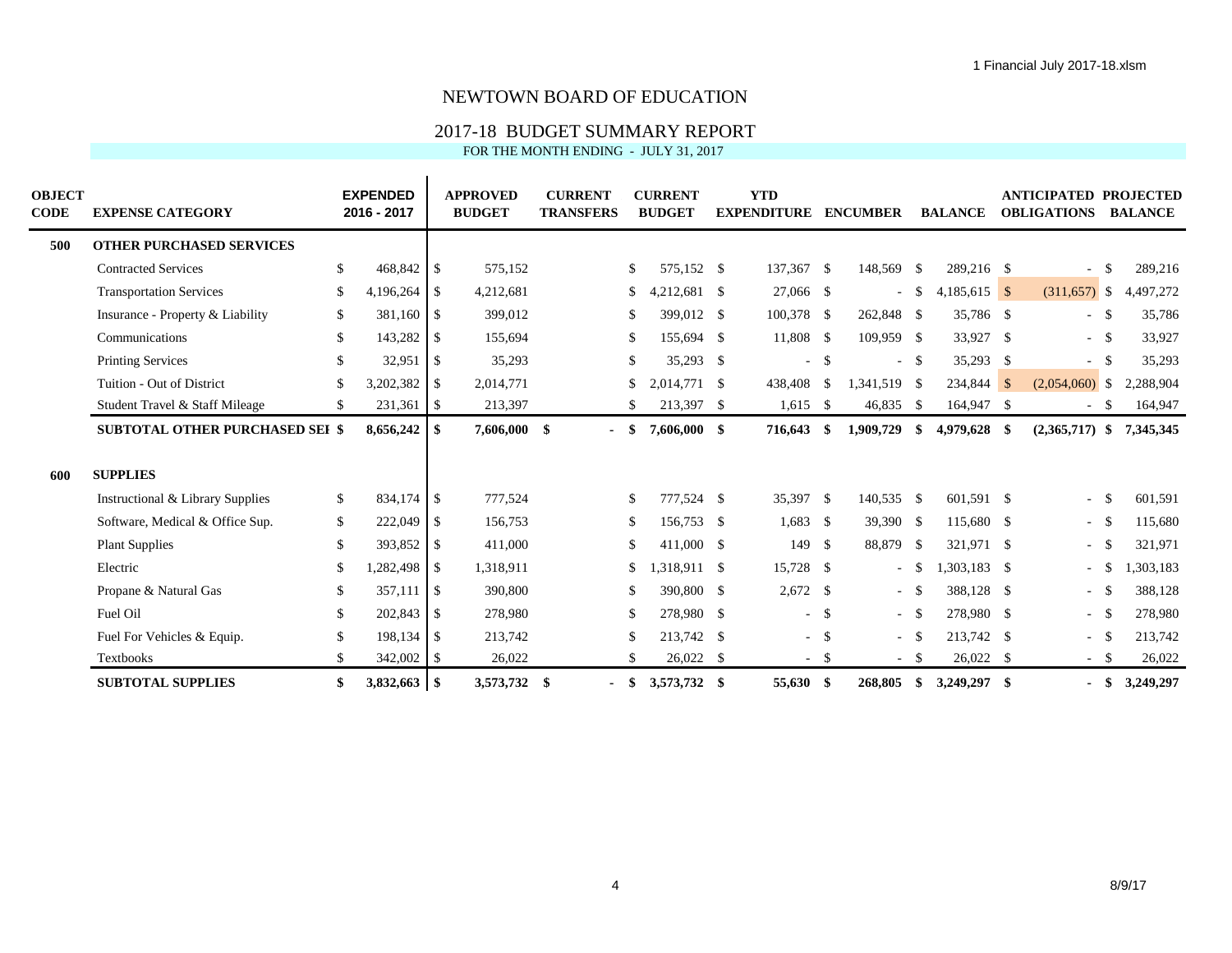#### 2017-18 BUDGET SUMMARY REPORT

FOR THE MONTH ENDING - JULY 31, 2017

| <b>OBJECT</b><br>CODE | <b>EXPENSE CATEGORY</b>       |     | <b>EXPENDED</b><br>2016 - 2017 |      | <b>APPROVED</b><br><b>BUDGET</b> |      | <b>CURRENT</b><br><b>TRANSFERS</b> |    | <b>CURRENT</b><br><b>BUDGET</b> | <b>YTD</b><br><b>EXPENDITURE</b> |        | <b>ENCUMBER</b> |        | <b>BALANCE</b> |        | <b>ANTICIPATED PROJECTED</b><br><b>OBLIGATIONS</b> |        | <b>BALANCE</b> |
|-----------------------|-------------------------------|-----|--------------------------------|------|----------------------------------|------|------------------------------------|----|---------------------------------|----------------------------------|--------|-----------------|--------|----------------|--------|----------------------------------------------------|--------|----------------|
| 700                   | <b>PROPERTY</b>               |     |                                |      |                                  |      |                                    |    |                                 |                                  |        |                 |        |                |        |                                                    |        |                |
|                       | Capital Improvements (Sewers) | \$  | $218,541$ \$                   |      |                                  |      |                                    | \$ | $-$ \$                          |                                  | $-$ \$ |                 | $-$ \$ |                | $-$ \$ |                                                    | $-$ \$ |                |
|                       | <b>Technology Equipment</b>   | \$. | $528,360$   \$                 |      | 547,650                          |      |                                    |    | 547,650 \$                      | $\sim$ 10 $\,$                   |        | 243,848 \$      |        | 303,802 \$     |        | $-$ \$                                             |        | 303,802        |
|                       | Other Equipment               |     | 127,945                        | - S  | 9,200                            |      |                                    |    | $9,200$ \$                      | 889                              | - \$   | 1,325           | - \$   | $6,986$ \$     |        | - 5                                                |        | 6,986          |
|                       | <b>SUBTOTAL PROPERTY</b>      | \$  |                                |      | 556,850 \$                       |      | - \$                               |    | 556,850 \$                      | 889                              | - \$   | $245,173$ \$    |        | 310,788 \$     |        |                                                    | - \$   | 310,788        |
| 800                   | <b>MISCELLANEOUS</b>          |     |                                |      |                                  |      |                                    |    |                                 |                                  |        |                 |        |                |        |                                                    |        |                |
|                       | Memberships                   |     |                                |      | 68,655                           |      |                                    | S. | 68,655 \$                       | 31,687 \$                        |        | $2,210$ \$      |        | 34,759 \$      |        | $- S$                                              |        | 34,759         |
|                       | <b>SUBTOTAL MISCELLANEOUS</b> | \$  | 60,122                         | - \$ | 68,655                           | -\$  | - \$                               |    | 68,655 \$                       | 31,687 \$                        |        | $2,210$ \$      |        | 34,759 \$      |        |                                                    | - \$   | 34,759         |
|                       | <b>TOTAL LOCAL BUDGET</b>     |     | $73,567,124$ \\$               |      | 72,995,957                       | - 56 | $\blacksquare$                     |    | $$72,995,957$ \;                | 4,558,687                        | - SS   | 19,027,313      | ж      | 49,409,957     | - 15   | $(2,405,508)$ \$ 51,815,465                        |        |                |

*(Unaudited)*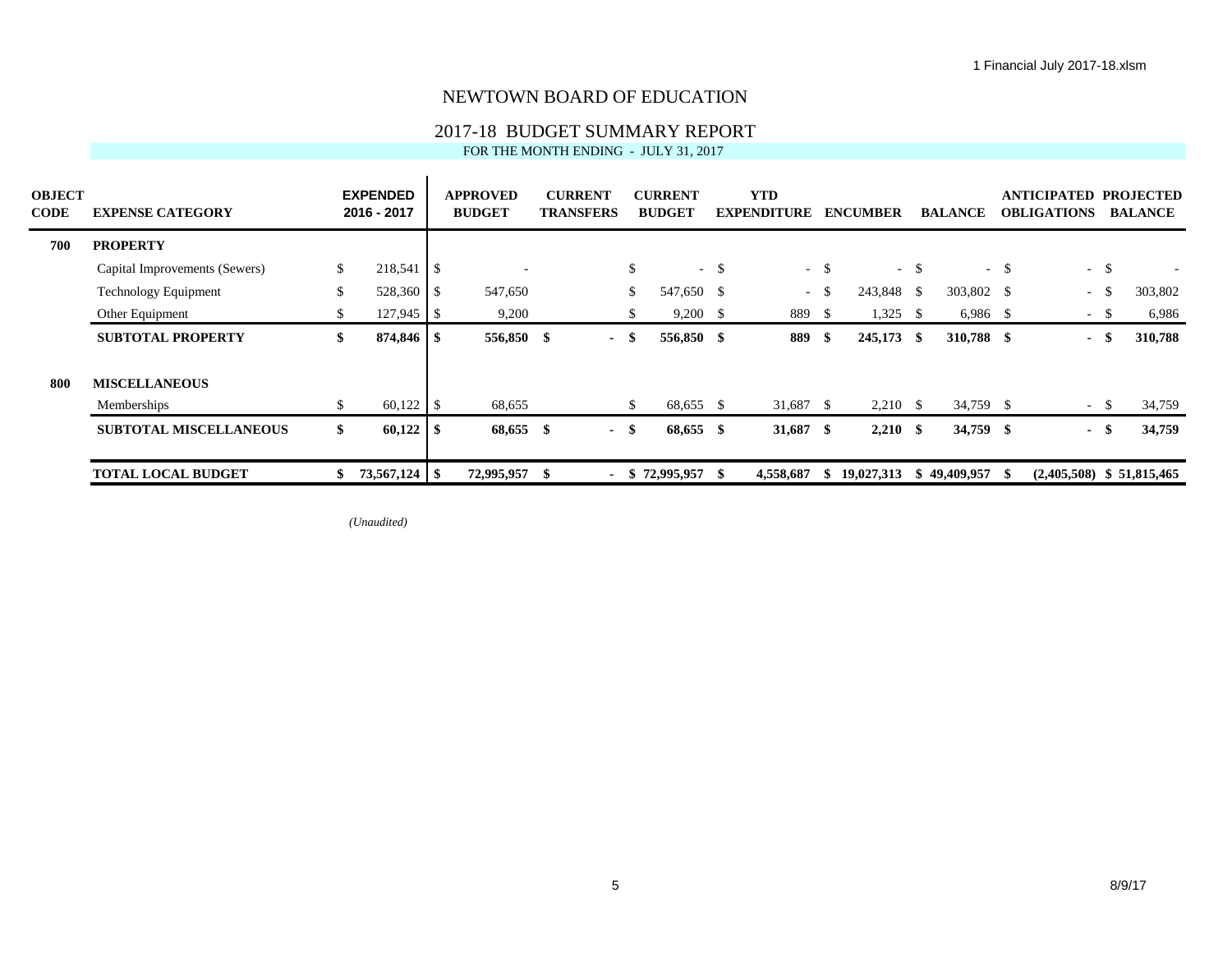#### 2017-18 BUDGET SUMMARY REPORT

| <b>OBJECT</b> |                         | <b>EXPENDED</b> | <b>APPROVED</b> | <b>CURRENT</b>   | <b>CURRENT</b> | YTD                                 |  | <b>ANTICIPATED PROJECTED</b> |         |
|---------------|-------------------------|-----------------|-----------------|------------------|----------------|-------------------------------------|--|------------------------------|---------|
| <b>CODE</b>   | <b>EXPENSE CATEGORY</b> | 2016 - 2017     | <b>BUDGET</b>   | <b>TRANSFERS</b> | <b>BUDGET</b>  | <b>EXPENDITURE ENCUMBER BALANCE</b> |  | OBLIGATIONS                  | BALANCE |

| <b>BOARD OF EDUCATION FEES &amp; CHARGES - SERVICES</b> | 2017-18<br><b>APPROVED</b><br><b>BUDGET</b> | <b>RECEIVED</b> | <b>BALANCE</b> | $\frac{0}{0}$<br><b>RECEIVED</b> |
|---------------------------------------------------------|---------------------------------------------|-----------------|----------------|----------------------------------|
|                                                         |                                             |                 |                |                                  |
| <b>LOCAL TUITION</b>                                    | \$30,800                                    | \$0             | \$30,800       | $0.00\%$                         |
| <b>HIGH SCHOOL FEES</b>                                 |                                             |                 |                |                                  |
| PAY FOR PARTICIPATION IN SPORTS                         | \$7,370                                     | \$0             | \$7,370        | 0.00%                            |
| <b>PARKING PERMITS</b>                                  | \$20,000                                    | \$0             | \$20,000       | $0.00\%$                         |
| <b>CHILD DEVELOPMENT</b>                                | \$8,000                                     | \$0             | \$8,000        | $0.00\%$                         |
|                                                         | \$35,370                                    | \$0             | \$35,370       | $0.00\%$                         |
| <b>MISCELLANEOUS FEES</b>                               | \$4,000                                     | \$0             | \$4,000        | $0.00\%$                         |
| TOTAL SCHOOL GENERATED FEES                             | \$70,170                                    | \$0             | \$70,170       | 0.00%                            |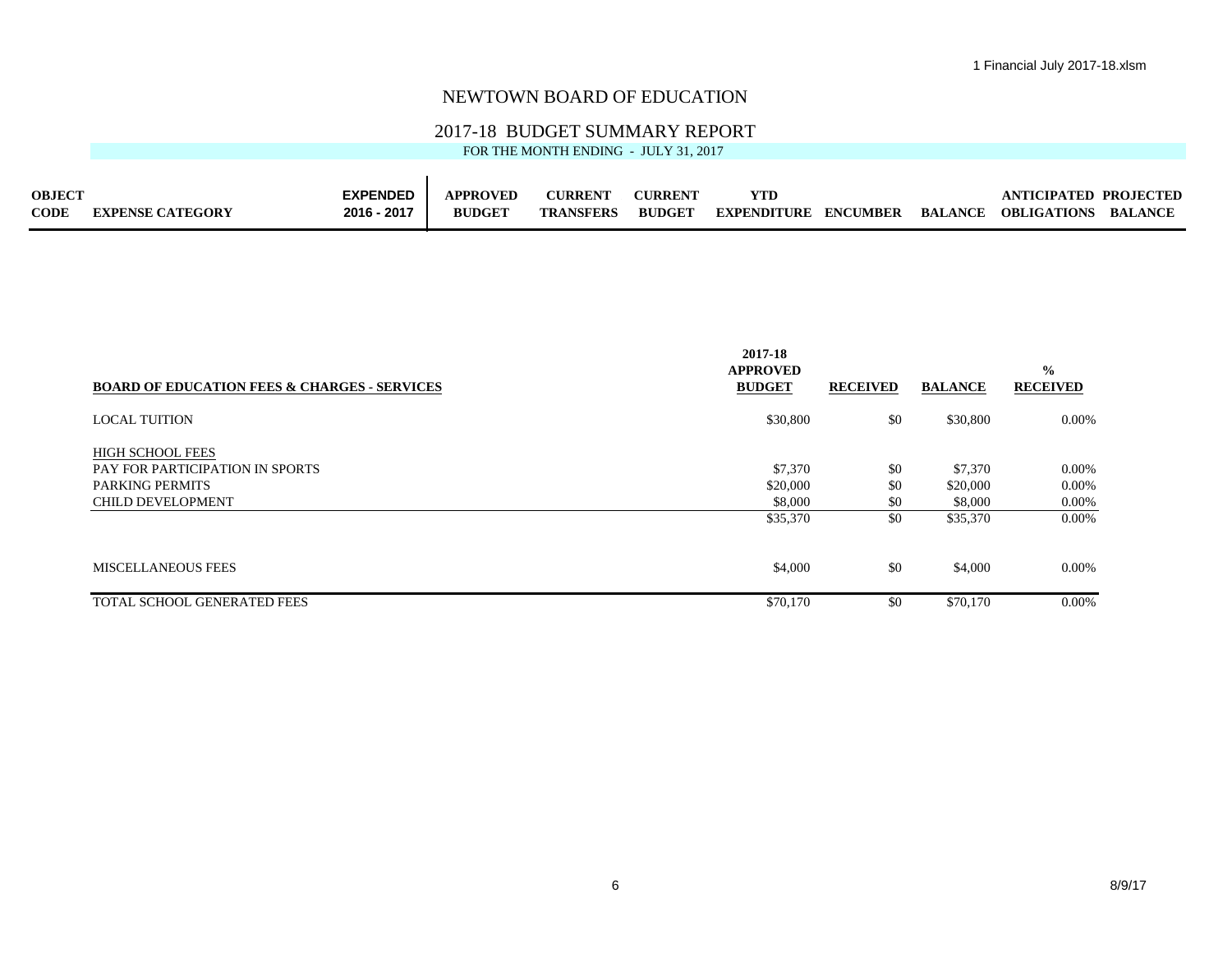### BUDGET SUMMARY REPORT

FOR THE MONTH ENDING - JULY 31, 2017

#### **OFFSETTING REVENUE INCLUDED IN ANTICIPATED OBLIGATIONS**

|     | <b>OBJECT EXPENSE CATEGORY</b>                                           |               | <b>BUDGETED</b>       |                                  |                                       |                    | <b>ANTICIPATED</b> |               | <b>FINAL</b> | <b>FEB RECEIVED</b> | <b>MAY RECEIVED</b>              |
|-----|--------------------------------------------------------------------------|---------------|-----------------------|----------------------------------|---------------------------------------|--------------------|--------------------|---------------|--------------|---------------------|----------------------------------|
| 100 | <b>SALARIES</b>                                                          |               | (29, 301)             | \$                               |                                       | \$                 | $(29,301)$ \$      |               |              | \$                  | -\$                              |
| 200 | <b>EMPLOYEE BENEFITS</b>                                                 | \$.           |                       | $\mathcal{S}$                    |                                       | $\mathcal{S}$      |                    | $\mathcal{S}$ |              |                     |                                  |
| 300 | PROFESSIONAL SERVICES                                                    | \$.           | (10, 490)             | $\mathbb{S}$                     |                                       | $\mathbf{\hat{S}}$ | (10,490)           | -\$           |              |                     |                                  |
| 400 | PURCHASED PROPERTY SERV.                                                 | \$            |                       | \$                               | $\mathcal{S}$                         |                    |                    | -\$           |              |                     |                                  |
| 500 | <b>OTHER PURCHASED SERVICES</b>                                          | <sup>\$</sup> | (2,365,717)           | \$                               |                                       | \$                 | (2,365,717)        | \$            |              |                     |                                  |
| 600 | <b>SUPPLIES</b>                                                          | \$            |                       | \$                               | $\boldsymbol{\mathsf{S}}$             |                    |                    | -\$           |              |                     |                                  |
| 700 | <b>PROPERTY</b>                                                          |               |                       | \$                               |                                       | \$                 |                    | -S            |              | \$                  |                                  |
| 800 | <b>MISCELLANEOUS</b>                                                     | $\mathcal{S}$ |                       | \$                               | -\$                                   |                    |                    | $\mathcal{S}$ |              | $\mathbf{\hat{S}}$  | -\$                              |
|     |                                                                          |               |                       |                                  |                                       |                    |                    |               |              |                     |                                  |
|     | TOTAL GENERAL FUND BUDGET                                                | S.            | $(2,405,508)$ \$      | \$                               | $-$ \$                                |                    | $(2,405,508)$ \$   |               | $-$ \$       |                     | $-5$                             |
|     |                                                                          |               |                       |                                  |                                       |                    |                    |               |              |                     |                                  |
| 100 | <b>SALARIES</b>                                                          |               |                       |                                  |                                       |                    |                    |               |              |                     |                                  |
|     | <b>Administrative Salaries</b>                                           |               |                       | \$                               |                                       |                    |                    | $\mathbf{\$}$ |              |                     |                                  |
|     | Teachers & Specialists Salaries                                          |               |                       | \$                               |                                       | $\mathbf{\hat{S}}$ |                    | \$            |              | \$                  | - \$                             |
|     | <b>Early Retirement</b>                                                  |               |                       | \$                               |                                       |                    |                    | <sup>\$</sup> |              |                     |                                  |
|     | Continuing Ed./Summer School                                             |               |                       | \$                               |                                       |                    |                    |               |              |                     |                                  |
|     | Homebound & Tutors Salaries                                              |               |                       | $\mathbb{S}$                     |                                       |                    |                    |               |              |                     |                                  |
|     | Certified Substitutes                                                    |               |                       | \$                               |                                       |                    |                    |               |              |                     |                                  |
|     | Coaching/Activities                                                      |               |                       | \$                               |                                       |                    |                    |               |              |                     |                                  |
|     | Staff & Program Development                                              | \$            |                       | \$                               |                                       |                    |                    | $\mathcal{S}$ |              |                     |                                  |
|     | <b>CERTIFIED SALARIES</b>                                                | \$            | -\$<br>$\sim$         | $\sqrt{3}$                       | -\$<br>$\sim$                         |                    |                    | \$            | $-$ \$       |                     | $-5$                             |
|     | Supervisors/Technology Salaries                                          | \$            |                       | $\mathcal{S}$                    |                                       |                    |                    | $\mathbf{\$}$ |              |                     |                                  |
|     | Clerical & Secretarial salaries                                          |               |                       | \$                               |                                       |                    |                    |               |              |                     |                                  |
|     | <b>Educational Assistants</b>                                            |               | (12,715)              | \$                               |                                       | \$                 | $(12,715)$ \$      |               |              | \$                  | -\$                              |
|     | Nurses & Medical advisors                                                |               |                       | \$                               |                                       | \$                 |                    | -\$           |              | $\mathcal{S}$       | $\mathbf{\hat{s}}$               |
|     | Custodial & Maint Salaries                                               |               |                       | \$                               |                                       |                    |                    |               |              |                     |                                  |
|     | Non Certified Salary Adjustment                                          |               |                       | \$                               |                                       |                    |                    |               |              |                     |                                  |
|     | Career/Job salaries                                                      |               |                       | \$                               |                                       |                    |                    |               |              |                     |                                  |
|     | <b>Special Education Svcs Salaries</b><br>Attendance & Security Salaries |               | (16, 586)             | \$<br>\$                         |                                       | \$                 | (16, 586)          | -\$           |              | \$                  | \$<br>$\mathcal{S}$              |
|     | Extra Work - Non-Cert                                                    |               |                       | \$                               |                                       |                    |                    |               |              |                     |                                  |
|     | Custodial & Maint. Overtime                                              |               |                       | \$                               |                                       |                    |                    |               |              |                     |                                  |
|     | Civic activities/Park & Rec                                              |               |                       | \$                               |                                       |                    |                    | $\mathcal{S}$ |              |                     |                                  |
|     | NON-CERTIFIED SALARIES                                                   | $\mathbb{S}$  | $(29,301)$ \$         | $\mathbf{\hat{S}}$               | $-$ \$                                |                    | $(29,301)$ \$      |               | $-$ \$       |                     | $-$ \$                           |
|     |                                                                          |               |                       |                                  |                                       |                    |                    |               |              |                     |                                  |
|     | <b>SUBTOTAL SALARIES</b>                                                 | \$            | $(29,301)$ \$         | $\mathbf{s}$                     | $-$ \$                                |                    | $(29,301)$ \$      |               | $-$ \$       |                     | $-$ \$                           |
| 200 | <b>EMPLOYEE BENEFITS</b>                                                 |               |                       |                                  |                                       |                    |                    |               |              |                     |                                  |
|     | <b>SUBTOTAL EMPLOYEE BENEFITS</b>                                        | \$            | -\$<br>$\blacksquare$ | $\overline{\boldsymbol{\theta}}$ | $\bullet$<br>$\overline{\phantom{0}}$ |                    | ۰.                 | \$            |              | $\bullet$<br>$\sim$ | $\overline{\boldsymbol{\theta}}$ |